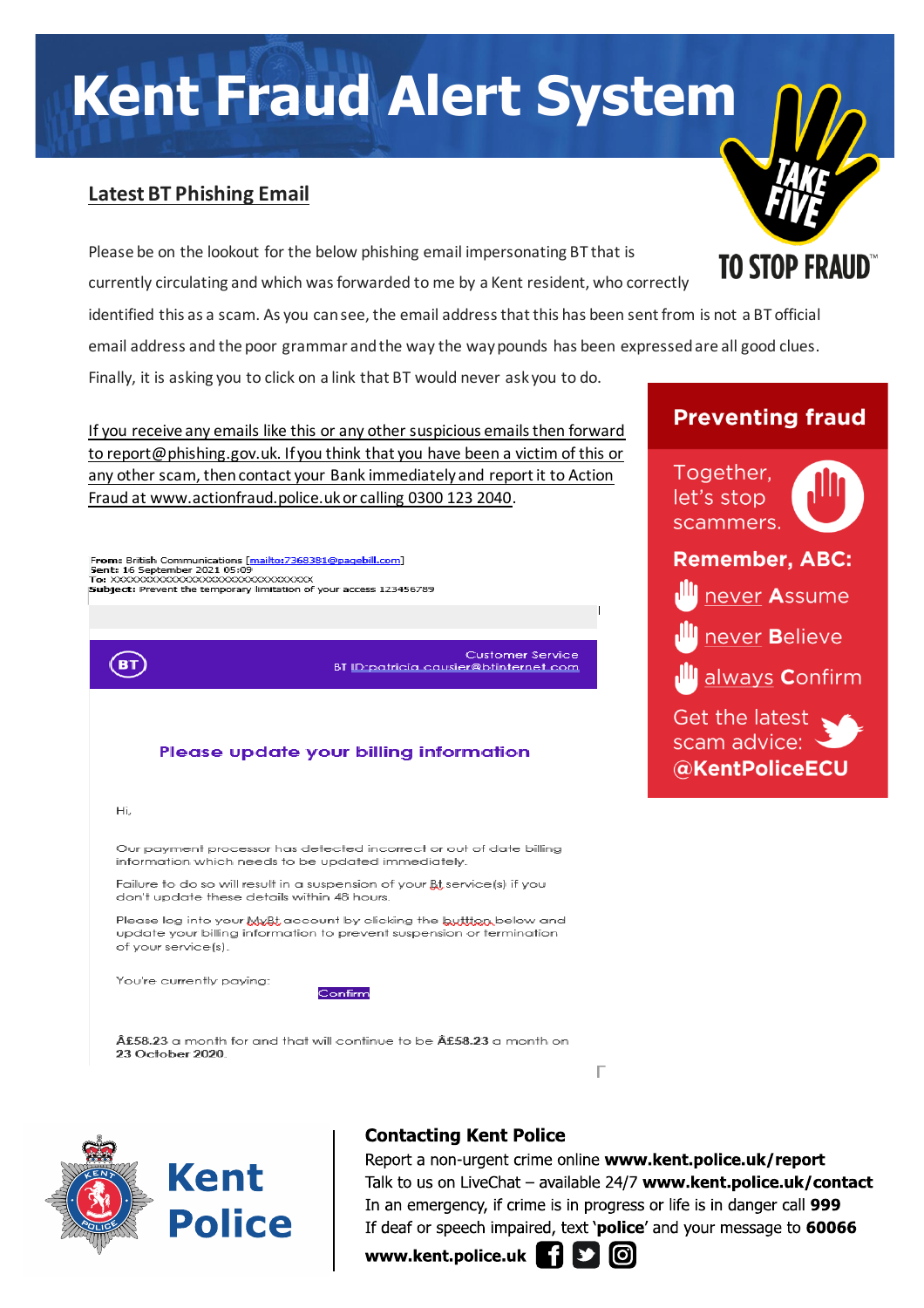# **Kent Fraud Alert System**

## **HMRC – Refund Scams**

Action Fraud have received numerous reports in the past week about people receiving new emails impersonating HMRC and offering a **£240** tax refund (see below) Please

remember, HMRC will never send you an email like this offering refunds and asking you click on a link. HMRC will always write to you. If you get any suspicious emails like this, then please forward to

[phishing@hmrc.gov.uk](mailto:phishing@hmrc.gov.uk) and they will then take any necessary action.

If you think that you have been a victim of this or any other scam, then contact your Bank immediately and report it to Action Fraud at www.actionfraud.police.uk or calling 0300 123 2040.

#### **SCAM WARNING**

# **Watch out for this** tax refund scam

Action Fraud has received 326 reports this week about fake emails purporting to be from HMRC. The emails state that the recipient is owed a tax refund of £240. The links provided in the emails lead to phishing websites that are designed to steal personal and financial information.

Your bank, or any other official organisation, won't ask you to share personal information over email or text. If you need to check that it's a genuine message, call them directly. Forward suspicious emails claiming to be from HMRC to: phishing@hmrc.gov.uk





**TO STOP FRAUD** 

Together, let's stop scammers. **Remember, ABC:** never Assume never Believe always Confirm Get the latest

scam advice: @KentPoliceECU

# Kent **Police**

## **Contacting Kent Police**

Report a non-urgent crime online www.kent.police.uk/report Talk to us on LiveChat - available 24/7 www.kent.police.uk/contact In an emergency, if crime is in progress or life is in danger call 999 If deaf or speech impaired, text 'police' and your message to 60066

www.kent.police.uk